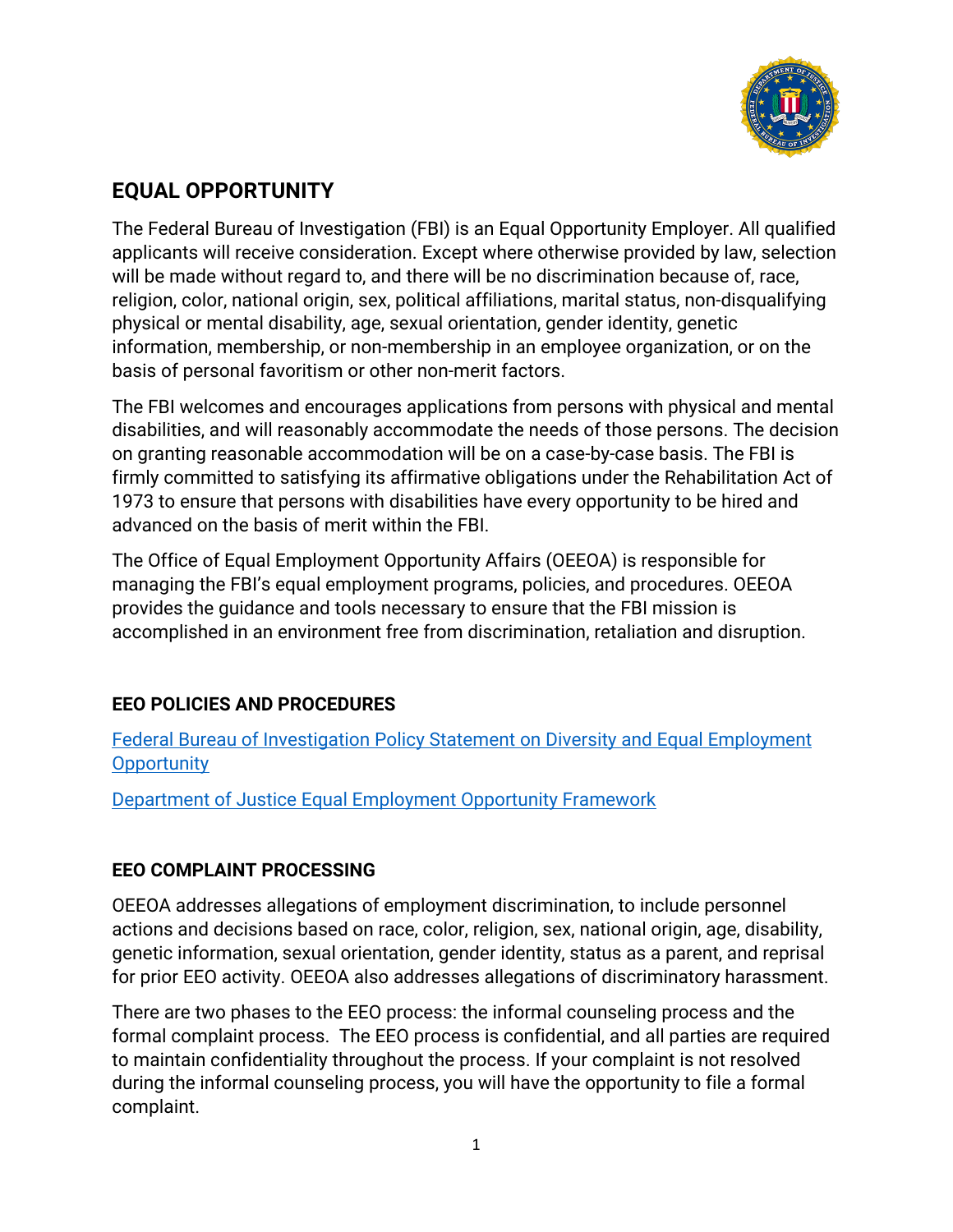

 If you believe you were discriminated against during any phase of the hiring process, within 45 calendar days of the date the alleged discriminatory action(s) occurred, or when you knew or reasonably should have known of the discriminatory action(s), please contact the EEO Counseling Program at (202) 323-0911 or email [EEO\\_Counseling@fbi.gov](mailto:EEO_Counseling@fbi.gov).

### **REASONABLE ACCOMMODATIONS**

 The FBI provides legally entitled reasonable accommodations to qualified applicants pursuant to medical disabilities or sincerely held religious beliefs. If you need a reasonable accommodation for any part of the application and/or hiring process, please notify the OEEOA Reasonable Accommodation (RA) Program by either e-mail at [REASONABLE\\_ACCOMMODA@fbi.gov,](mailto:REASONABLE_ACCOMMODA@fbi.gov) telephone at 202-324-2158, or fax at 202-324- 3976. Your request will receive an individualized assessment.

### **COVID-19 VACCINATION REQUIREMENT**

 On September 9, 2021, Executive Orders were signed by the President requiring Coronavirus Disease 2019 Vaccination for Federal Employees. All individuals who enter government service after November 22, 2021, need to be fully vaccinated prior to their start date, except in limited circumstances where an employee is entitled to a reasonable accommodation, pursuant to a sincerely held religious belief or medical disability. An individual is considered fully vaccinated two weeks after the second injection in a two-dose series (Pfizer-BioNTech or Moderna), or two weeks after the single injection option (Johnson & Johnson/Janssen). All employees are required to attest to their vaccination status and upload documentation of proof using the FBI's official and secure medical system of record. For more information regarding where to obtain a vaccine at no cost to you, please visit [www.vaccines.gov.](www.vaccines.gov)

 Prior to submitting a reasonable accommodation request relating to the COVID-19 vaccine mandate, all applicants pursuing a position without a medical requirement must meet the following: (1) be in possession of a Conditional Appointment Offer (CAO) or Conditional Job Offer (CJO); and (2) be adjudicated favorably on their background investigation; and (3) have been contacted regarding a start date to enter on duty with the FBI. If these criteria are met, an applicant may proceed with submitting a reasonable accommodation request to the OEEOA Reasonable Accommodation Program. Please note that your start date may be delayed pending review of your request for a reasonable accommodation.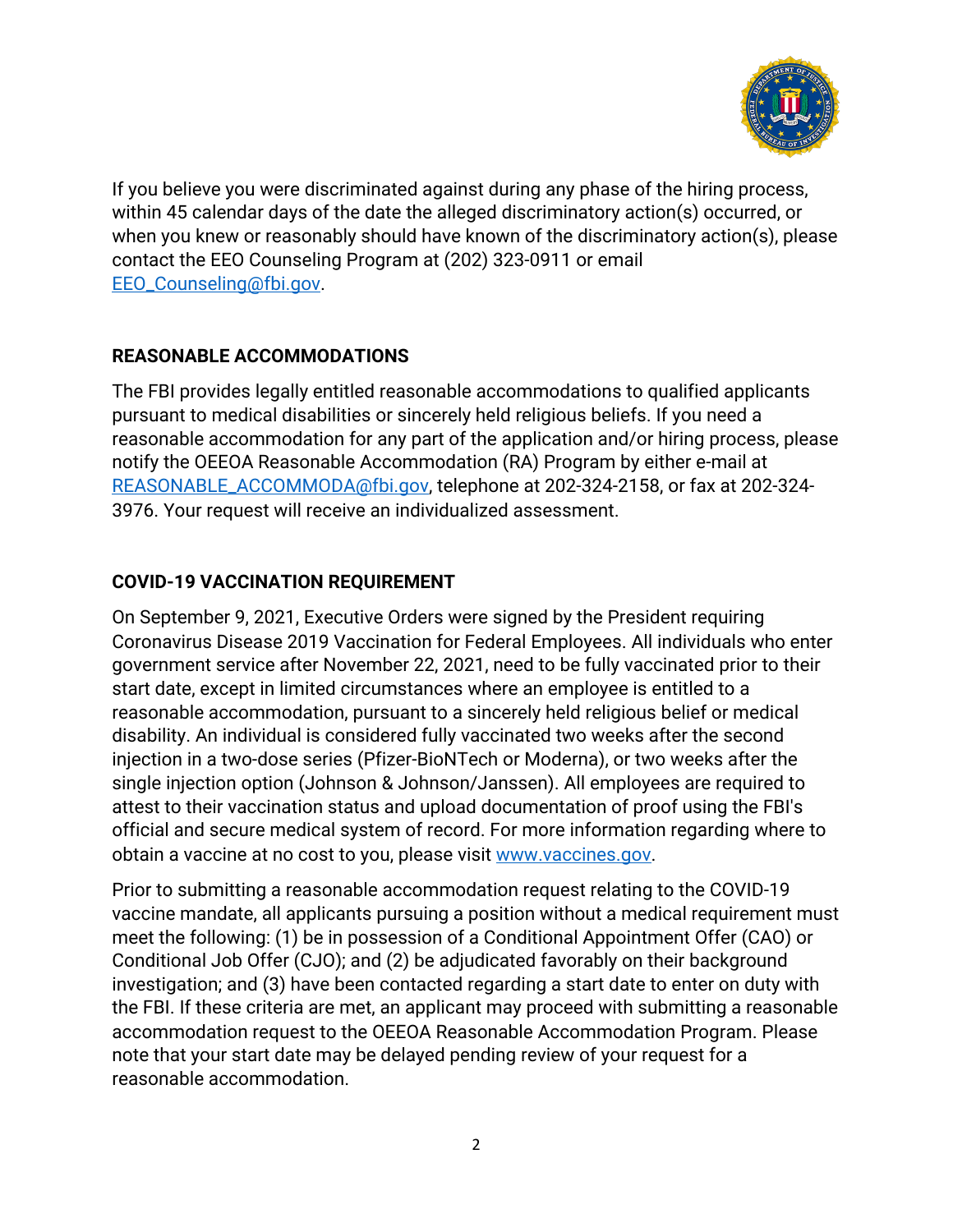

 Prior to submitting a reasonable accommodation request relating to the COVID-19 vaccine mandate, all applicants pursuing a position with a medical requirement must meet the following: (1) in possession of a Conditional Appointment Offer (CAO) or Conditional Job Offer (CJO); (2) passed the FBI polygraph; and (3) scheduled for an applicant Fitness for Duty medical clearance exam. If these criteria are met, an applicant may proceed with submitting a reasonable accommodation request to the OEEOA Reasonable Accommodation Program.

 If submitting a request for reasonable accommodation relating to the COVID-19 vaccine mandate pursuant to a sincerely held religious belief, requestors should notify the OEEOA RA Program via email and provide responses to the below questions. You do not need to answer every question to be considered for a religious exception; however, you should provide as much information as possible to enable the agency to evaluate your request.

- 1. Please describe the nature of your objection to the COVID-19 vaccination requirement.
- 2. Would complying with the COVID-19 vaccination requirement substantially burden your religious exercise? If so, please explain how.
- 3. How long have you held the religious belief underlying your objection?
- 4. Please describe whether, as an adult, you have received any vaccines against any other diseases (such as a flu vaccine or a tetanus vaccine) and, if so, what vaccine you most recently received and when, to the best of your recollection.
- 5. If you do not have a religious objection to the use of all vaccines, please explain why your objection is limited to particular vaccines.
- 6. If there are any other medicines or products that you do not use because of the religious belief underlying your objection, please identify them.
- 7. Please provide any additional information that you think may be helpful in reviewing your request.

 For all other reasonable accommodation requests based on a sincerely held religious belief, you must provide answers to the following questions:

- 8. What is your sincerely held religious belief?
- 9. What are you requesting?
- 10.How does what you're requesting impact your sincerely held religious belief?

 Where there is an objective basis to do so, the agency may ask you for additional information as needed to determine if you are legally entitled to an exception.

 If submitting a request for reasonable accommodation relating to the COVID-19 vaccine mandate pursuant to a medical disability, requestors should notify the OEEOA RA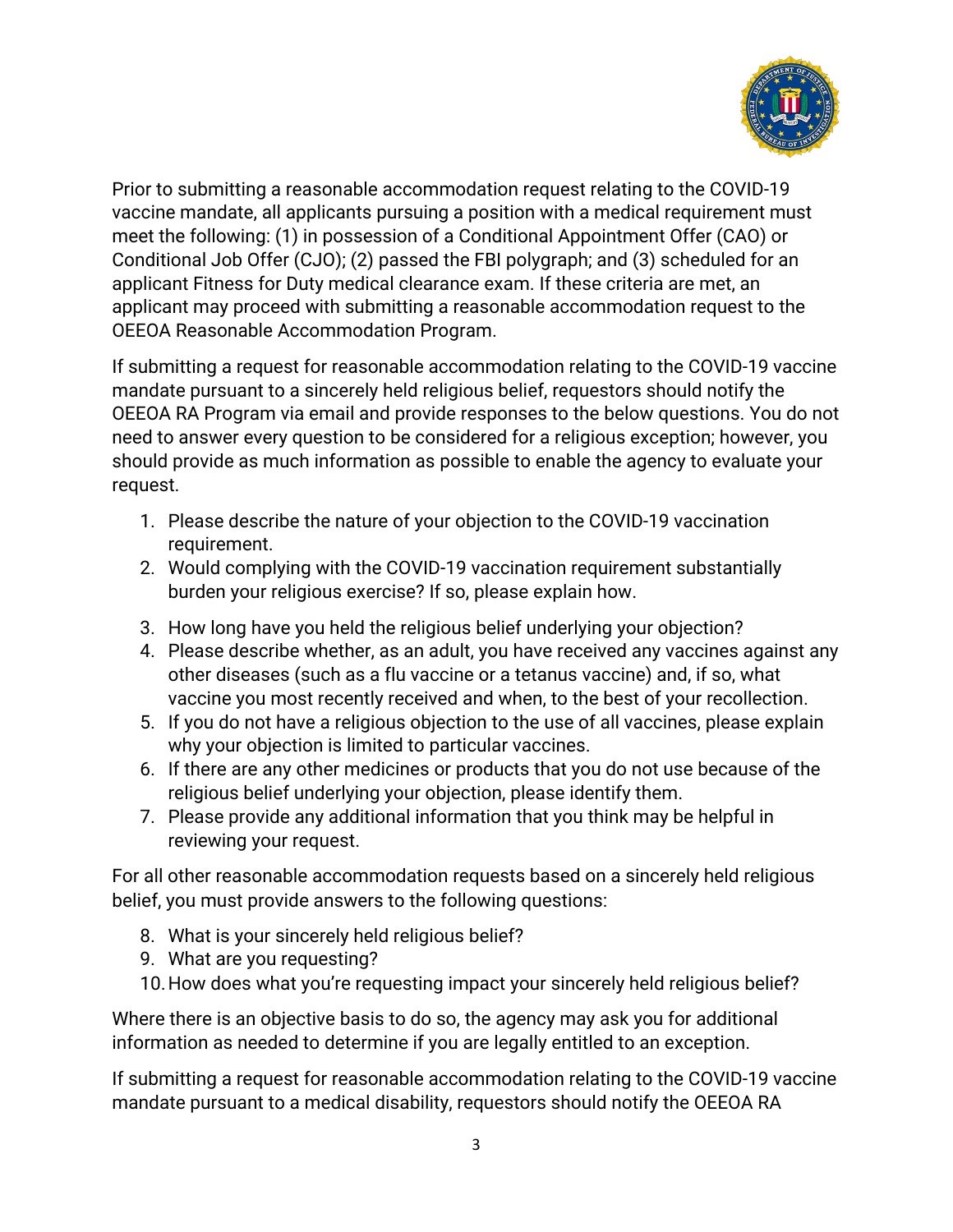

Program via email and provide a completed <u>Request For A Medical Exception To The</u> Covid-19 Vaccination Requirement.

- Part 1 To Be Completed by the Employee
- Employee Signature
- Part 2 To Be Completed by the Employee's Medical Provider
- Medical Provider Signature

 For all other reasonable accommodation requests based on a medical disability, you'll be asked to provide the <u>medical documentation inquiry form</u> that your medical provider is required to complete:

- Diagnosis
- Prognosis
- Functional limitation(s)
- Recommended accommodation(s)

For more information on the RA process, click here.

 Federal agencies are required to provide personal assistant services (PAS) during working hours to qualified persons with disabilities, who need assistance with performing activities of daily living that an individual would typically perform if he or she did not have a disability, and that is not otherwise required as an accommodation. You may use the FBI's reasonable accommodation process to request PAS.

For more information on PAS, click here.

## **EEO REPORTS**

 Affirmative Action Plan for the Recruitment, Hiring, Advancement, and Retention of Persons with Disabilities (FY2020)

 • To capture agencies' affirmative action plan for persons with disabilities (PWD) and persons with targeted disabilities (PWTD), EEOC regulations (29 C.F.R. § 1614.203(e)) and MD-715 require agencies to describe how their affirmative action plan will improve the recruitment, hiring, advancement, and retention of applicants and employees with disabilities.

Data Posted Pursuant to the No FEAR Act